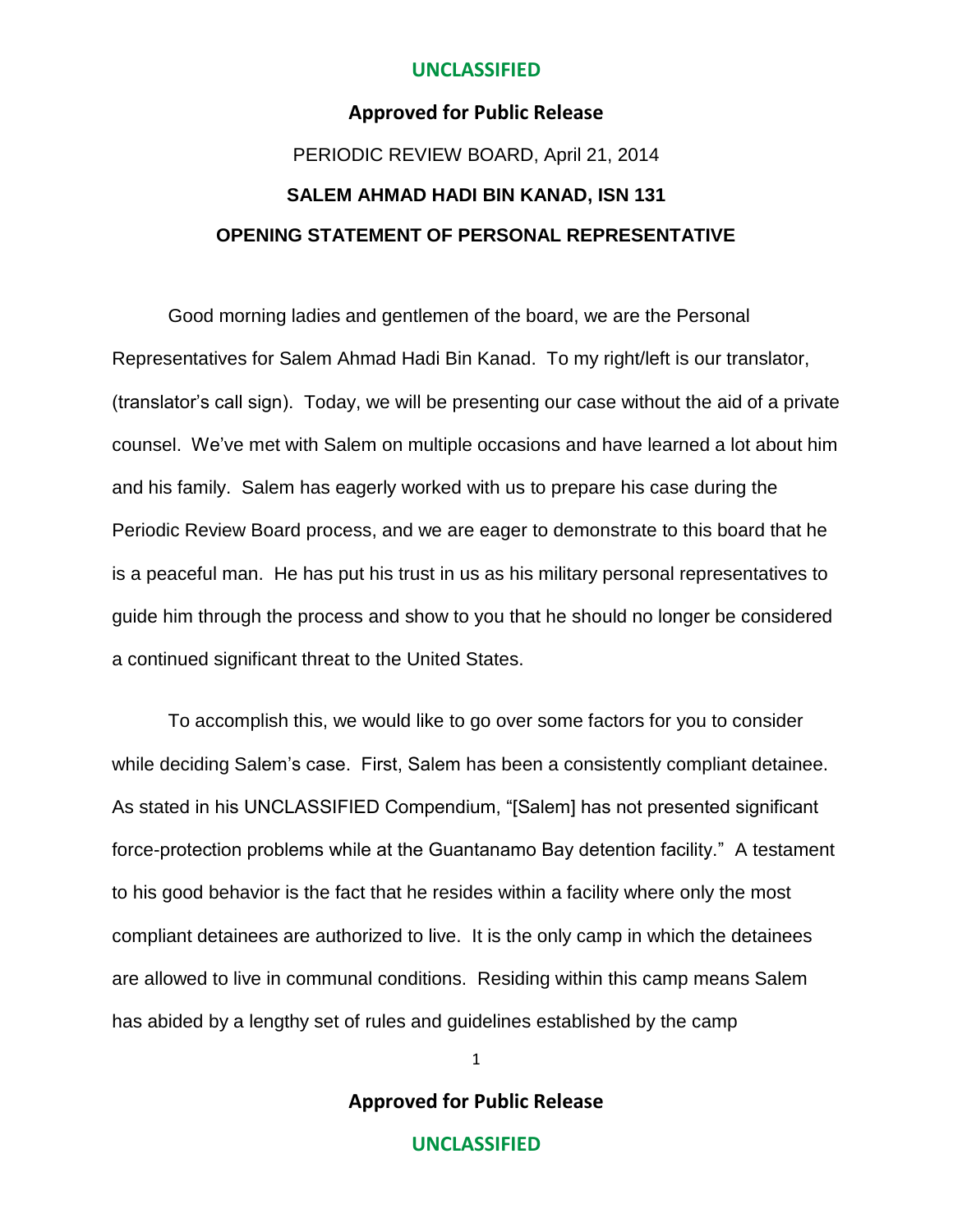#### **Approved for Public Release**

administrators. Second, during his detention he has become a trusted leader by his fellow detainees. In fact, his fellow detainees once elected him a block leader and entrusted him with the responsibility of addressing detainee issues with the security force. Third, Salem has taken it upon himself to maintain an exercise regimen that helps him stay physically fit and healthy considering the limiting conditions of the camp. All three of these attributes illustrate that Salem is a man capable of taking care of himself and his fellow detainees all while abiding by camp rules.

A common theme throughout our discussions with Salem has been his strong desire to return to a normal, productive life in Saudi Arabia. He would like to return to his home in Riyadh in order to reunite with his father, brothers and sisters; all of whom have no identified extremist affiliation. Once home, he plans to attend a vocational school to study English and Computer Science. He's confident those studies, along with the sales experience he gained while working in his father's auto detailing business, will set him up well for a career in sales and marketing. Most importantly, establishing a stable career will finally allow him to become a supportive father to his two daughters. Salem has repeatedly spoken of his two daughters and desperately wants to bring them home to Riyadh. He has never met his youngest daughter in person as she was only two months old the last time he saw her. He can't wait to make up for the time lost during her childhood. While providing for their needs he wants to urge both daughters to complete their educations. His youngest daughter is currently in elementary school and, through his regular phone calls, he has urged her to focus on

2

**Approved for Public Release**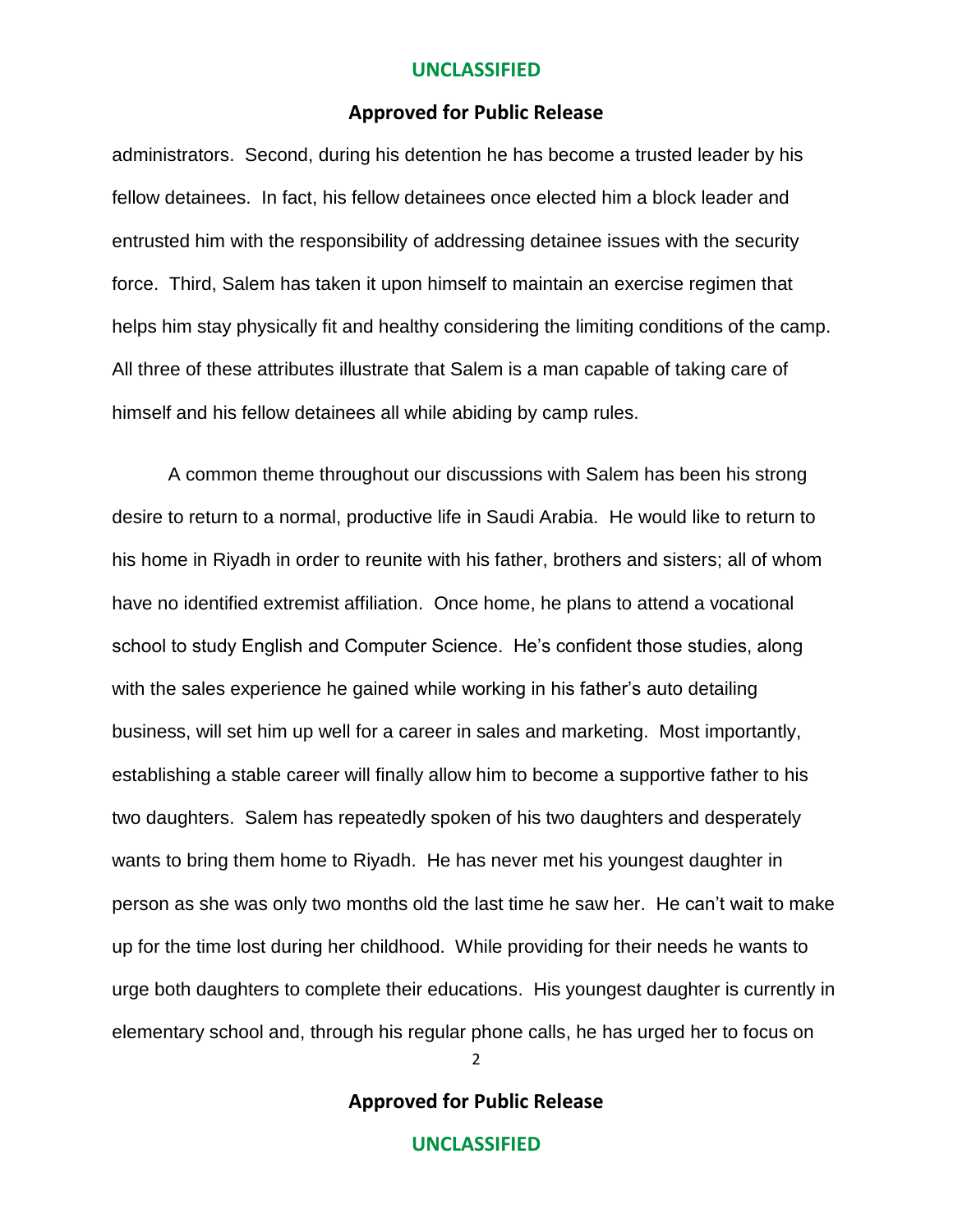#### **Approved for Public Release**

her studies. Salem's goal for her would be to accomplish something he never did: complete her education through high school. His oldest daughter is currently learning to be a housewife, in accordance with their custom, but has shown great interest in sewing. Salem hopes to enroll her in a vocational school so that she can become a seamstress and pursue a job doing something she loves.

Salem also desires to rekindle his relationship with his father in order to be the loving son he should have been. His father is aging and has sold his business in order to retire. During our conversations with Salem it has been readily apparent that he would like to spend time with his father; making up for the time they lost. As a child, Salem worked for his father and helped with the business that provided a stable income for the entire family. Ultimately, he wants to take the work ethic his father taught him and apply that to his studies and career. He wants to be capable of providing financial support for his father, brothers, sisters and family once he is working.

In order for Salem to achieve his goals he will need the support of his family. In fact, Salem's family is praying for his transfer and is readily prepared to support him upon his return to Riyadh. His brother has contacted us stating the family is prepared to take Salem in and provide for his every need while he reestablishes himself as a productive member of the community. The Board can review the brother's statement in Exhibit 2. The family will provide him a place to live, support him financially, and assist with his enrollment in a vocational school to further his education.

**Approved for Public Release**

3